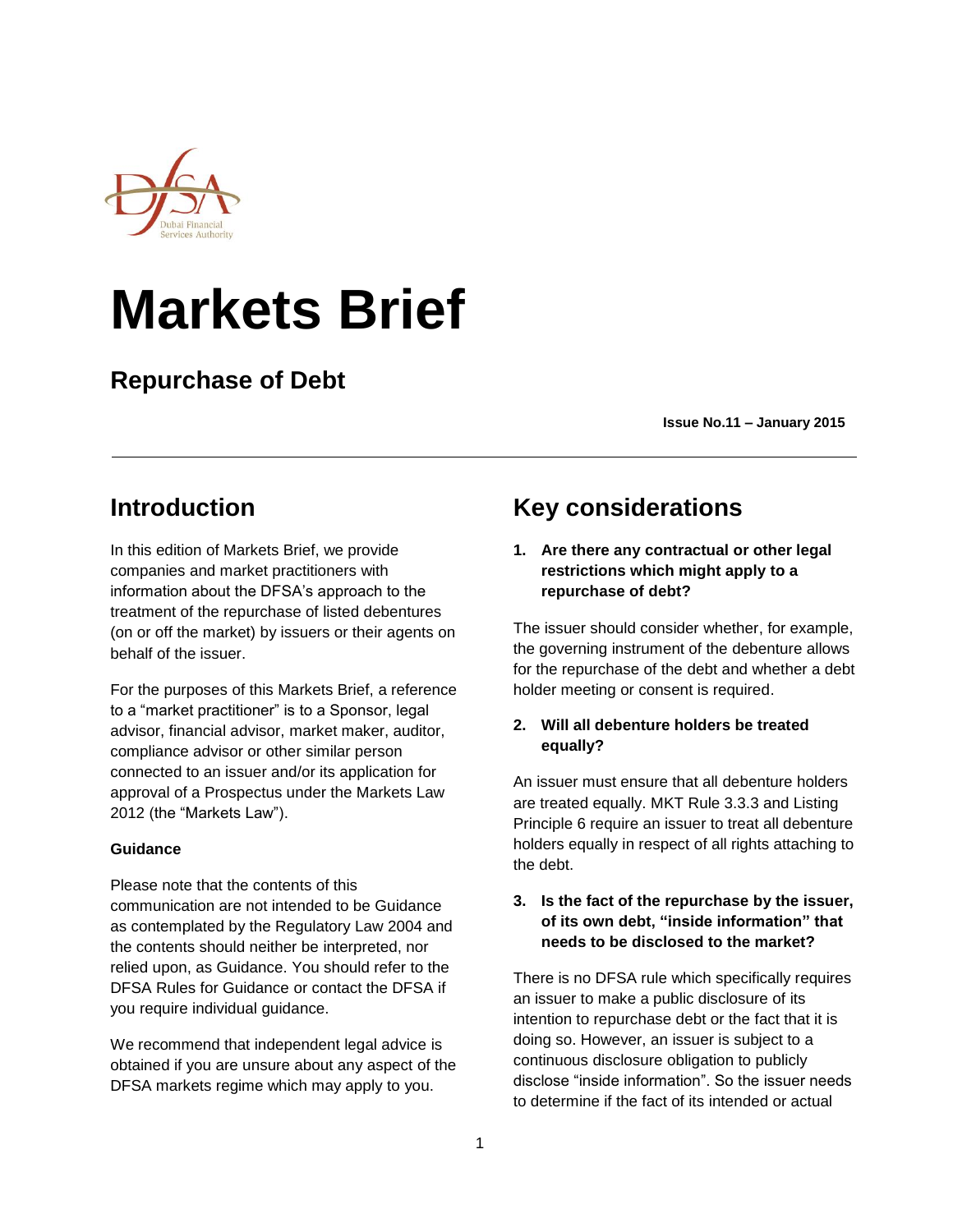repurchase is information that will fall within the definition of "inside information" in the Markets Law.

Inside Information is defined in Article 63(1)(a) of the Markets Law as meaning information of a precise nature which:

- (a) is not generally available;
- (b) relates, directly or indirectly, to one or more Reporting Entities or the issuer of the Investments concerned or to one or more of the Investments; and
- (c) would, if generally available, be likely to have a significant effect on the price of the Investments or on the price of related investments.

There is no fixed percentage of the total issue size of a series of debt that will trigger a disclosure. Instead, the issuer will need to determine if the nature, size and timing of its proposed repurchase of debt is such that the information is "likely to have a significant effect on the price of the Investments or on the price of related investments". This is likely to be a question of fact that needs to be determined in each case (the impact of the purchase on the liquidity of the remaining securities being one potentially relevant fact). If the information does amount to inside information it would need to be disclosed by the issuer as soon as possible under its continuous disclosure obligations under MKT Rule 4.2.1(1).

Where an issuer is making a series of debt repurchases over a fixed period, and it is concerned that during that period inside information may become an issue, it may be prudent for the issuer to consider issuing a public statement of its intention to purchase debt, and the timing of such repurchases. A clear, publiclydisclosed, prior intention to purchase Securities may be helpful in avoiding any suggestion that the market abuse provisions (such as insider dealing or market manipulation) or continuous disclosure obligations have been breached.

It should be noted that the safe harbour available under Article 64(1)(b) and (2)(g) of the Markets Law for the purchase of shares under a programme does not apply to debt repurchases.

#### **4. Will public disclosure of the results of any debt purchases be required?**

Once repurchases have been made, an issuer should consider whether at the time of the repurchase and after each repurchase, it is in possession of inside information.

Factors which an issuer may have to consider include whether the information would, if generally available, have a "significant effect" on the price of the debt and whether it is information of a kind which a reasonable investor would be likely to use as part of the basis of its investment decisions.

#### **5. Other "inside information"**

An issuer contemplating a debt repurchase will also need to consider, prior to making any repurchase, if it is in possession of any other information that may be inside information (for example, information about its financial position). If an issuer is in possession of inside information, it must not trade in the relevant Securities or related Securities on the basis of that inside information. It also follows that an issuer should announce the inside information as soon as possible and prior to undertaking any debt repurchases. In addition, MKT3.4.2 prohibits a Restricted Person from dealing in Securities during a close period.

#### **6. Could the issuer's purchase of its own debt amount to market manipulation?**

An issuer will also need to consider whether its conduct could result in or contribute to a false or misleading impression as to the supply of, demand for or price of its investments. For example, if other investors are not aware that debt is being repurchased by the issuer and the effect this may have on the liquidity and price of the remaining debt. Again, this may depend on factors such as the extent of the repurchases and what